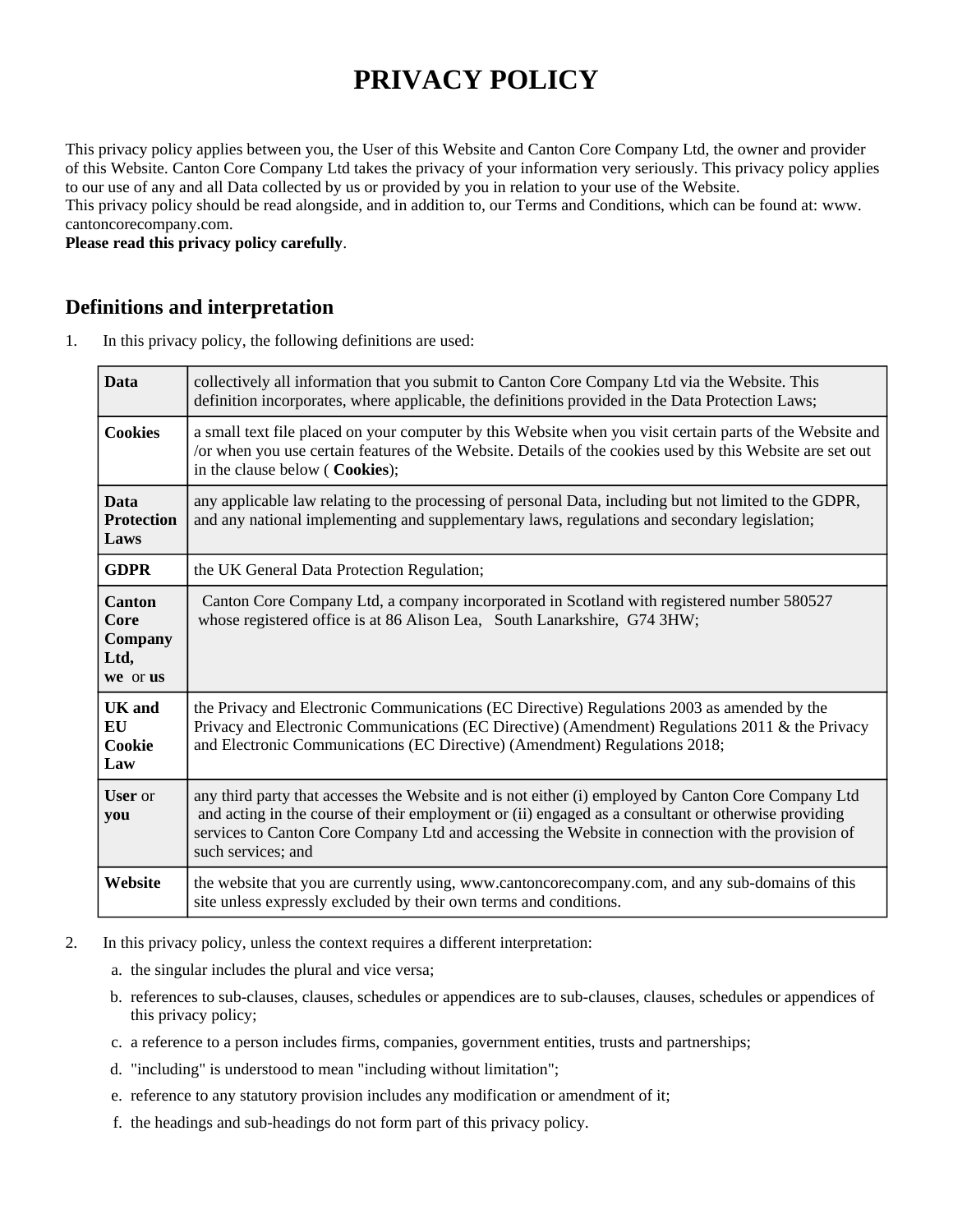# **Scope of this privacy policy**

- 3. This privacy policy applies only to the actions of Canton Core Company Ltd and Users with respect to this Website. It does not extend to any websites that can be accessed from this Website including, but not limited to, any links we may provide to social media websites.
- 4. For purposes of the applicable Data Protection Laws, Canton Core Company Ltd is the "data controller". This means that Canton Core Company Ltd determines the purposes for which, and the manner in which, your Data is processed.

## **Data collected**

- 5. We may collect the following Data, which includes personal Data, from you:
	- a. name;
	- b. date of birth;
	- c. contact Information such as email addresses and telephone numbers;
	- d. financial information such as credit / debit card numbers;

in each case, in accordance with this privacy policy.

#### **How we collect Data**

- 6. We collect Data in the following ways:
	- a. data is given to us by you ; and
	- b. data is collected automatically.

## **Data that is given to us by you**

- 7. Canton Core Company Ltd will collect your Data in a number of ways, for example:
	- a. when you contact us through the Website, by telephone, post, e-mail or through any other means;
	- b. when you register with us and set up an account to receive our products/services;
	- c. when you make payments to us, through this Website or otherwise;
	- d. when you elect to receive marketing communications from us;

in each case, in accordance with this privacy policy.

#### **Data that is collected automatically**

- 8. To the extent that you access the Website, we will collect your Data automatically, for example:
	- a. we automatically collect some information about your visit to the Website. This information helps us to make improvements to Website content and navigation, and includes your IP address, the date, times and frequency with which you access the Website and the way you use and interact with its content.
	- b. we will collect your Data automatically via cookies, in line with the cookie settings on your browser. For more information about cookies, and how we use them on the Website, see the section below, headed "Cookies".

## **Our use of Data**

- 9. Any or all of the above Data may be required by us from time to time in order to provide you with the best possible service and experience when using our Website. Specifically, Data may be used by us for the following reasons:
	- a. internal record keeping;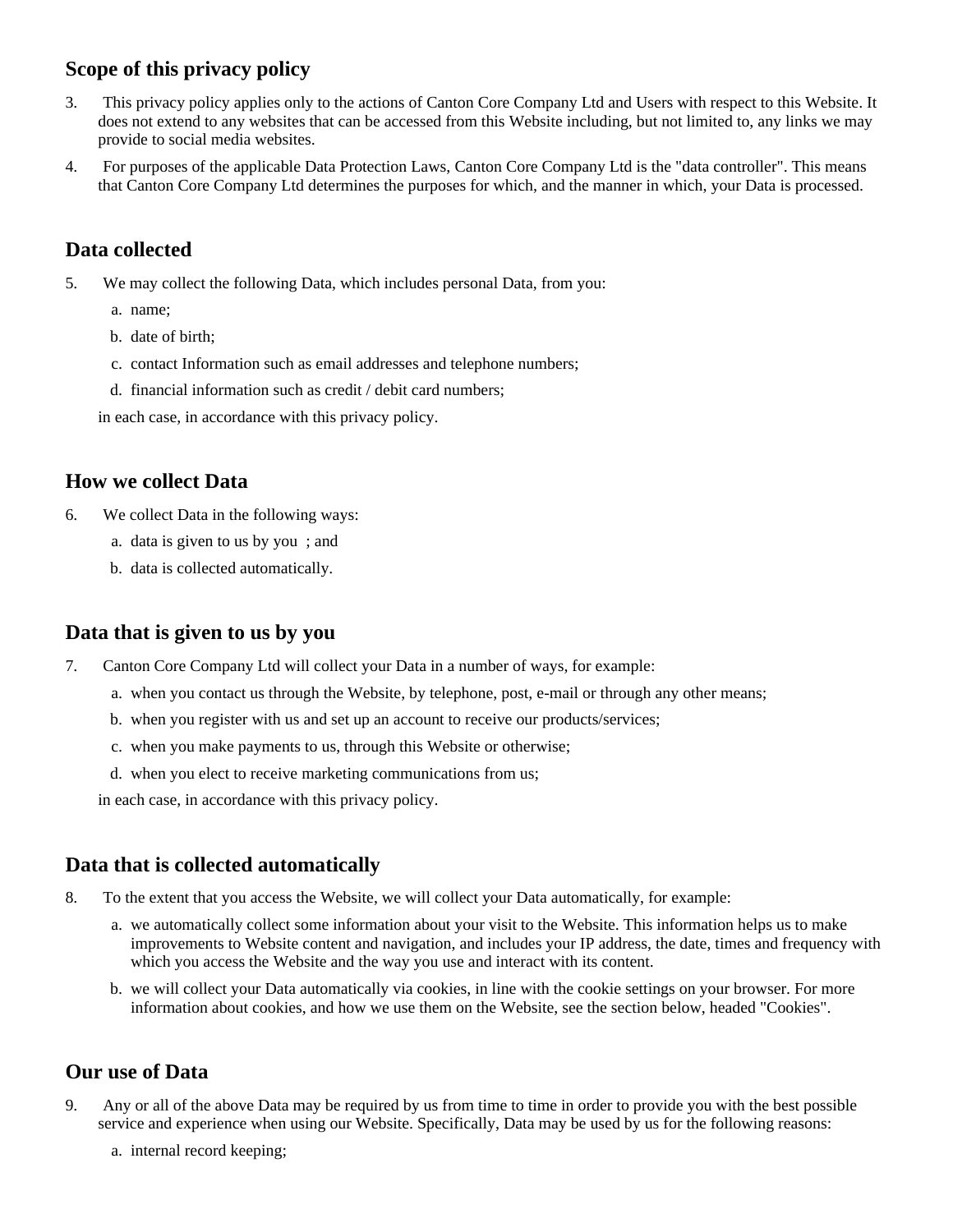- b. improvement of our products / services;
- c. contact for market research purposes which may be done using email, telephone, fax or mail. Such information may be used to customise or update the Website;

in each case, in accordance with this privacy policy.

- 10. We may use your Data for the above purposes if we deem it necessary to do so for our legitimate interests. If you are not satisfied with this, you have the right to object in certain circumstances (see the section headed "Your rights" below).
- 11. When you register with us and set up an account to receive our services, the legal basis for this processing is the performance of a contract between you and us and/or taking steps, at your request, to enter into such a contract.

#### **Who we share Data with**

- 12. We may share your Data with the following groups of people for the following reasons:
	- a. our employees, agents and/or professional advisors To divide the workload and deliver your order quicker.;

in each case, in accordance with this privacy policy.

## **Keeping Data secure**

13. We will use technical and organisational measures to safeguard your Data, for example:

- a. access to your account is controlled by a password and a user name that is unique to you.
- b. we store your Data on secure servers.
- c. payment details are encrypted using SSL technology (typically you will see a lock icon or green address bar (or both) in your browser when we use this technology.
- 14. Technical and organisational measures include measures to deal with any suspected data breach. If you suspect any misuse or loss or unauthorised access to your Data, please let us know immediately by contacting us via this e-mail address: sales@cantoncorecompany.com.
- 15. If you want detailed information from Get Safe Online on how to protect your information and your computers and devices against fraud, identity theft, viruses and many other online problems, please visit www.getsafeonline.org. Get Safe Online is supported by HM Government and leading businesses.

#### **Data retention**

- 16. Unless a longer retention period is required or permitted by law, we will only hold your Data on our systems for the period necessary to fulfil the purposes outlined in this privacy policy or until you request that the Data be deleted.
- 17. Even if we delete your Data, it may persist on backup or archival media for legal, tax or regulatory purposes.

## **Your rights**

- 18. You have the following rights in relation to your Data:
	- a. **Right to access** the right to request (i) copies of the information we hold about you at any time, or (ii) that we modify, update or delete such information. If we provide you with access to the information we hold about you, we will not charge you for this, unless your request is "manifestly unfounded or excessive." Where we are legally permitted to do so, we may refuse your request. If we refuse your request, we will tell you the reasons why.
	- b. **Right to correct** the right to have your Data rectified if it is inaccurate or incomplete.
	- c. **Right to erase** the right to request that we delete or remove your Data from our systems.
	- d. **Right to restrict our use of your Data** the right to "block" us from using your Data or limit the way in which we can use it.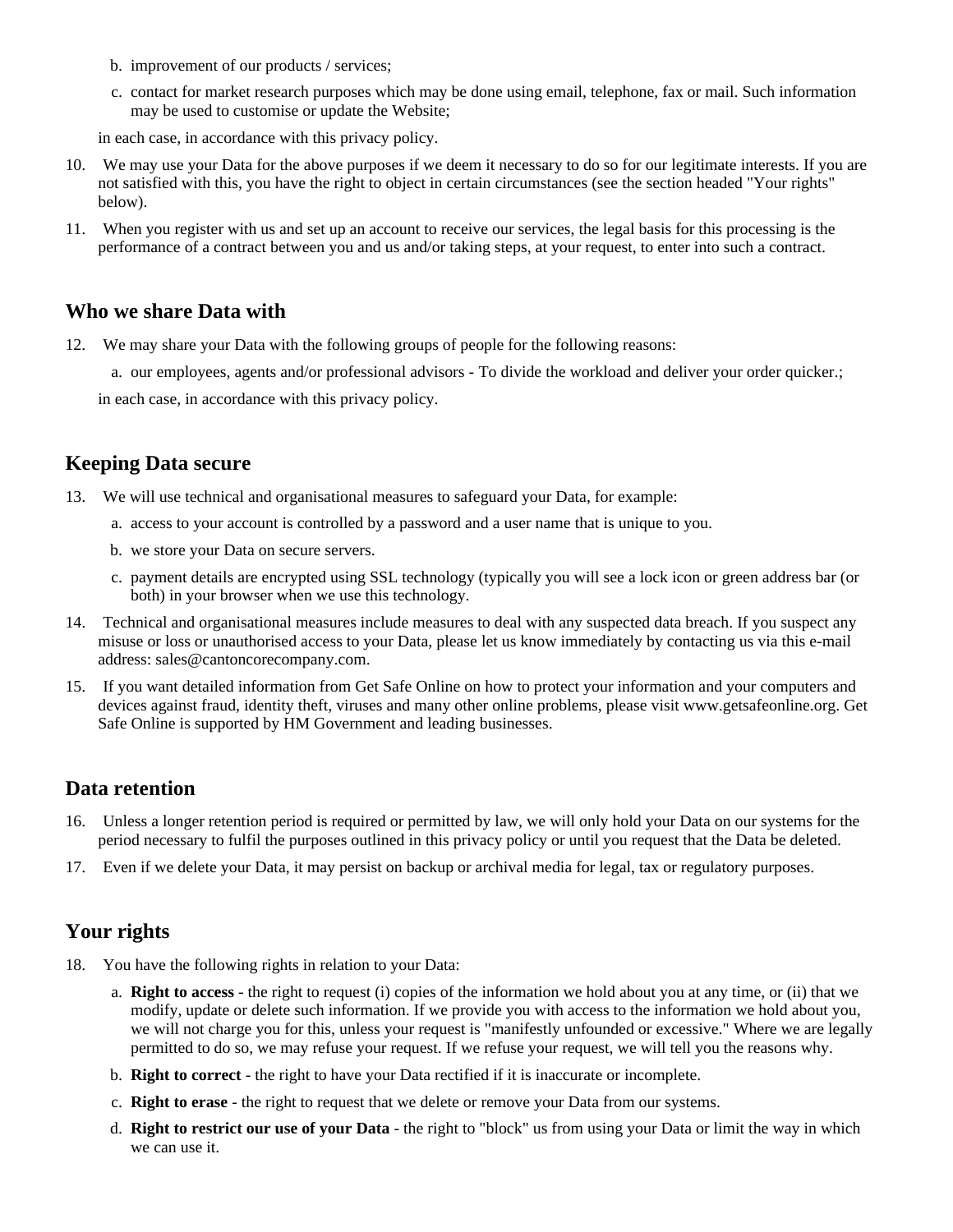- e. **Right to data portability** the right to request that we move, copy or transfer your Data.
- f. **Right to object** the right to object to our use of your Data including where we use it for our legitimate interests.
- 19. To make enquiries, exercise any of your rights set out above, or withdraw your consent to the processing of your Data (where consent is our legal basis for processing your Data), please contact us via this e-mail address: sales@cantoncorecompany.com.
- 20. If you are not satisfied with the way a complaint you make in relation to your Data is handled by us, you may be able to refer your complaint to the relevant data protection authority. For the UK, this is the Information Commissioner's Office (ICO). The ICO's contact details can be found on their website at https://ico.org.uk/.
- 21. It is important that the Data we hold about you is accurate and current. Please keep us informed if your Data changes during the period for which we hold it.

#### **Links to other websites**

22. This Website may, from time to time, provide links to other websites. We have no control over such websites and are not responsible for the content of these websites. This privacy policy does not extend to your use of such websites. You are advised to read the privacy policy or statement of other websites prior to using them.

## **Changes of business ownership and control**

- 23. Canton Core Company Ltd may, from time to time, expand or reduce our business and this may involve the sale and/or the transfer of control of all or part of Canton Core Company Ltd. Data provided by Users will, where it is relevant to any part of our business so transferred, be transferred along with that part and the new owner or newly controlling party will, under the terms of this privacy policy, be permitted to use the Data for the purposes for which it was originally supplied to us.
- 24. We may also disclose Data to a prospective purchaser of our business or any part of it.
- 25. In the above instances, we will take steps with the aim of ensuring your privacy is protected.

## **Cookies**

- 26. This Website may place and access certain Cookies on your computer. Canton Core Company Ltd uses Cookies to improve your experience of using the Website and to improve our range of products. Canton Core Company Ltd has carefully chosen these Cookies and has taken steps to ensure that your privacy is protected and respected at all times.
- 27. All Cookies used by this Website are used in accordance with current UK and EU Cookie Law.
- 28. Before the Website places Cookies on your computer, you will be presented with a message bar requesting your consent to set those Cookies. By giving your consent to the placing of Cookies, you are enabling Canton Core Company Ltd to provide a better experience and service to you. You may, if you wish, deny consent to the placing of Cookies; however certain features of the Website may not function fully or as intended.
- 29. This Website may place the following Cookies:

| <b>Type of Cookie</b>          | Purpose                                                                                                                                                                                                                                                                            |
|--------------------------------|------------------------------------------------------------------------------------------------------------------------------------------------------------------------------------------------------------------------------------------------------------------------------------|
| Analytical/performance cookies | They allow us to recognise and count the number of visitors and to see how<br>visitors move around our website when they are using it. This helps us to<br>improve the way our website works, for example, by ensuring that users are<br>finding what they are looking for easily. |

- 30. You can find a list of Cookies that we use in the Cookies Schedule.
- 31. You can choose to enable or disable Cookies in your internet browser. By default, most internet browsers accept Cookies but this can be changed. For further details, please consult the help menu in your internet browser.
- 32. You can choose to delete Cookies at any time; however you may lose any information that enables you to access the Website more quickly and efficiently including, but not limited to, personalisation settings.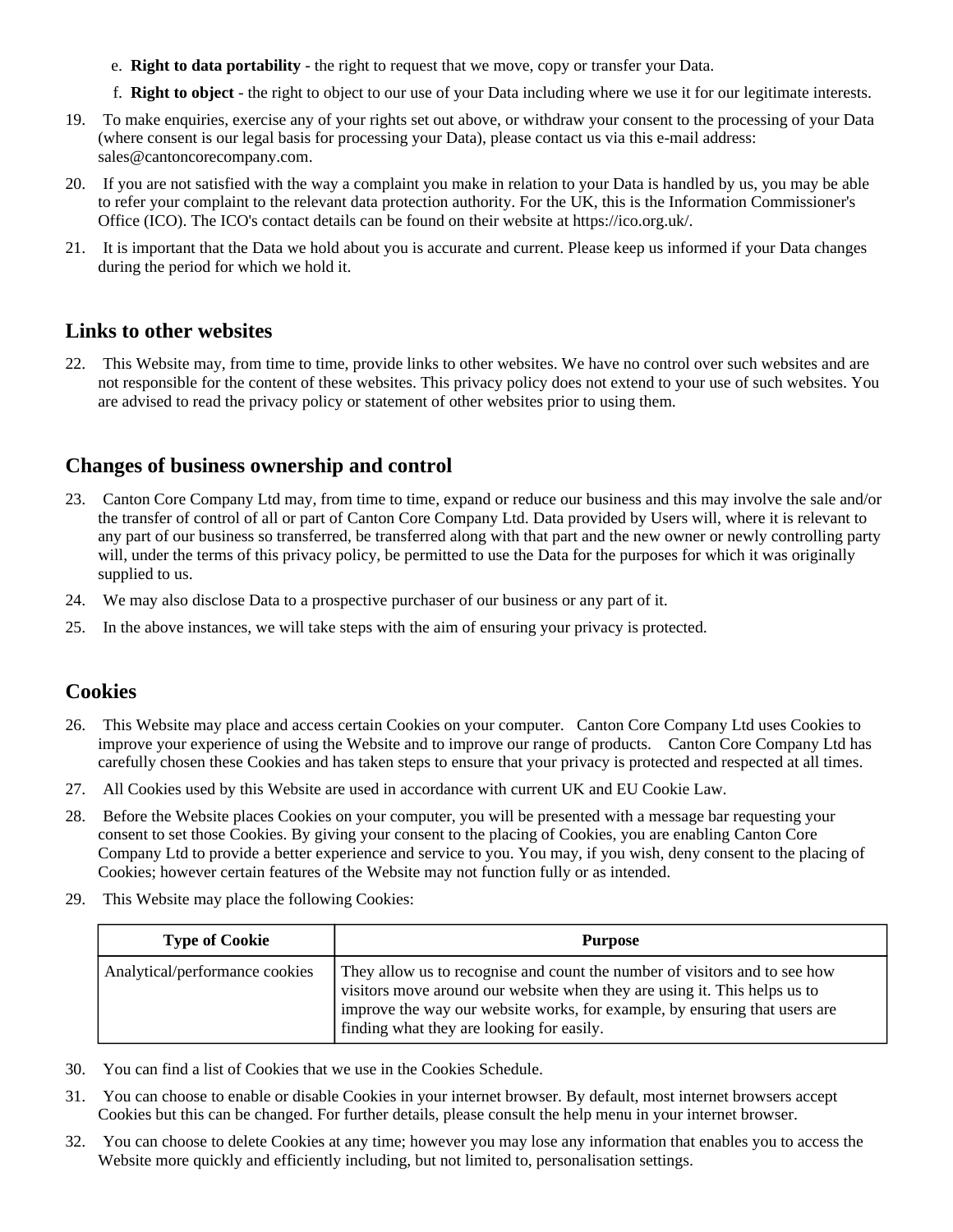- 33. It is recommended that you ensure that your internet browser is up-to-date and that you consult the help and guidance provided by the developer of your internet browser if you are unsure about adjusting your privacy settings.
- 34. For more information generally on cookies, including how to disable them, please refer to aboutcookies.org. You will also find details on how to delete cookies from your computer.

## **General**

- 35. You may not transfer any of your rights under this privacy policy to any other person. We may transfer our rights under this privacy policy where we reasonably believe your rights will not be affected.
- 36. If any court or competent authority finds that any provision of this privacy policy (or part of any provision) is invalid, illegal or unenforceable, that provision or part-provision will, to the extent required, be deemed to be deleted, and the validity and enforceability of the other provisions of this privacy policy will not be affected.
- 37. Unless otherwise agreed, no delay, act or omission by a party in exercising any right or remedy will be deemed a waiver of that, or any other, right or remedy.
- 38. This Agreement will be governed by and interpreted according to the law of Scotland. All disputes arising under the Agreement will be subject to the exclusive jurisdiction of the Scottish.

# **Changes to this privacy policy**

39. Canton Core Company Ltd reserves the right to change this privacy policy as we may deem necessary from time to time or as may be required by law. Any changes will be immediately posted on the Website and you are deemed to have accepted the terms of the privacy policy on your first use of the Website following the alterations.

You may contact Canton Core Company Ltd by email at sales@cantoncorecompany.com.

## **Attribution**

40. This privacy policy was created using a document from [Rocket Lawyer](https://www.rocketlawyer.com/gb/en/) (https://www.rocketlawyer.com/gb/en). **01 February 2021**